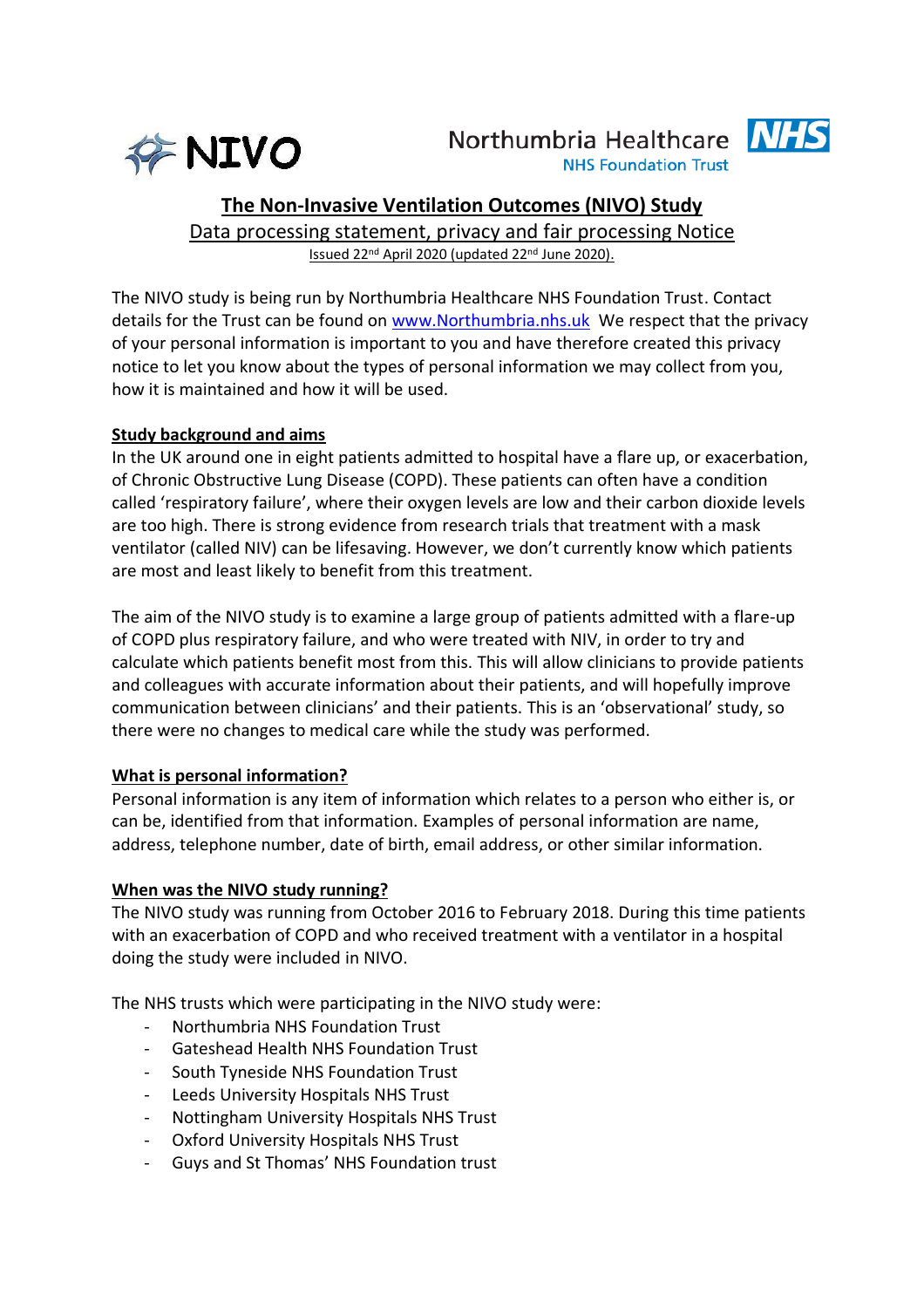- Taunton and Somerset NHS Trust
- Plymouth University Hospitals NHS Foundation Trust
- Prince Philip Hospital, Llanelli

These organisations along with NHS Digital are the source of the information we process as part of the NIVO study.

Northumbria Healthcare NHS Foundation Trust is running the NIVO study. They are called the 'sponsor site', as they are running the research, and also act as the lead 'data controller' for it (this means they are responsible for the data which is collected). The lead researcher for this study (called the chief investigator) is Professor Stephen C. Bourke. Individual NHS Trusts participating in the Study also remain as Data Controllers for their own information.

#### **What data will be used and how is it collected and used (purpose)?**

The NIVO study collected data when patients were admitted to hospital as described above. This included personal information such as patient's name and date of birth, as well as other information about the hospital admission (such as the presence of other medical conditions, blood tests results, and duration of ventilation). Data was collected from both GP and hospital records.

The data collected will be used to allow the conduct of the NIVO study as laid out in the prepublished study protocol [\(http://www.isrctn.com/ISRCTN22921168\)](http://www.isrctn.com/ISRCTN22921168).

We have not and will not use automated decision making tools, including profiling, during the course of the study.

## **How is this data stored?**

Data collected during the NIVO study was entered onto a password protected, secure electronic database on the NHS secure network (called the N3 network). This can only be accessed from NHS property. The information entered to this database is downloaded to a secure, encrypted and limited access server at Northumbria Healthcare NHS Foundation Trust. This is only accessed by the staff in Northumbria Healthcare's research team. Personal Data is not accessible to other participating sites where they have not submitted the data themselves.

## **Sharing and collecting data from NHS Digital**

Data will also be collected from NHS Digital. This is an NHS organisation which holds data about hospital admissions and deaths around the country. It collects this data as a matter of routine.

To identify patients with NHS Digital we will share personal information with them such as a patient's NHS number, date of birth and unique NIVO study number. NHS Digital will link the personal information we provide to them with their own records. NHS Digital will then return pseudonymised data to us, using the unique NIVO study number alone (with personal information deleted). This will only be used for the purpose of conducting the NIVO study.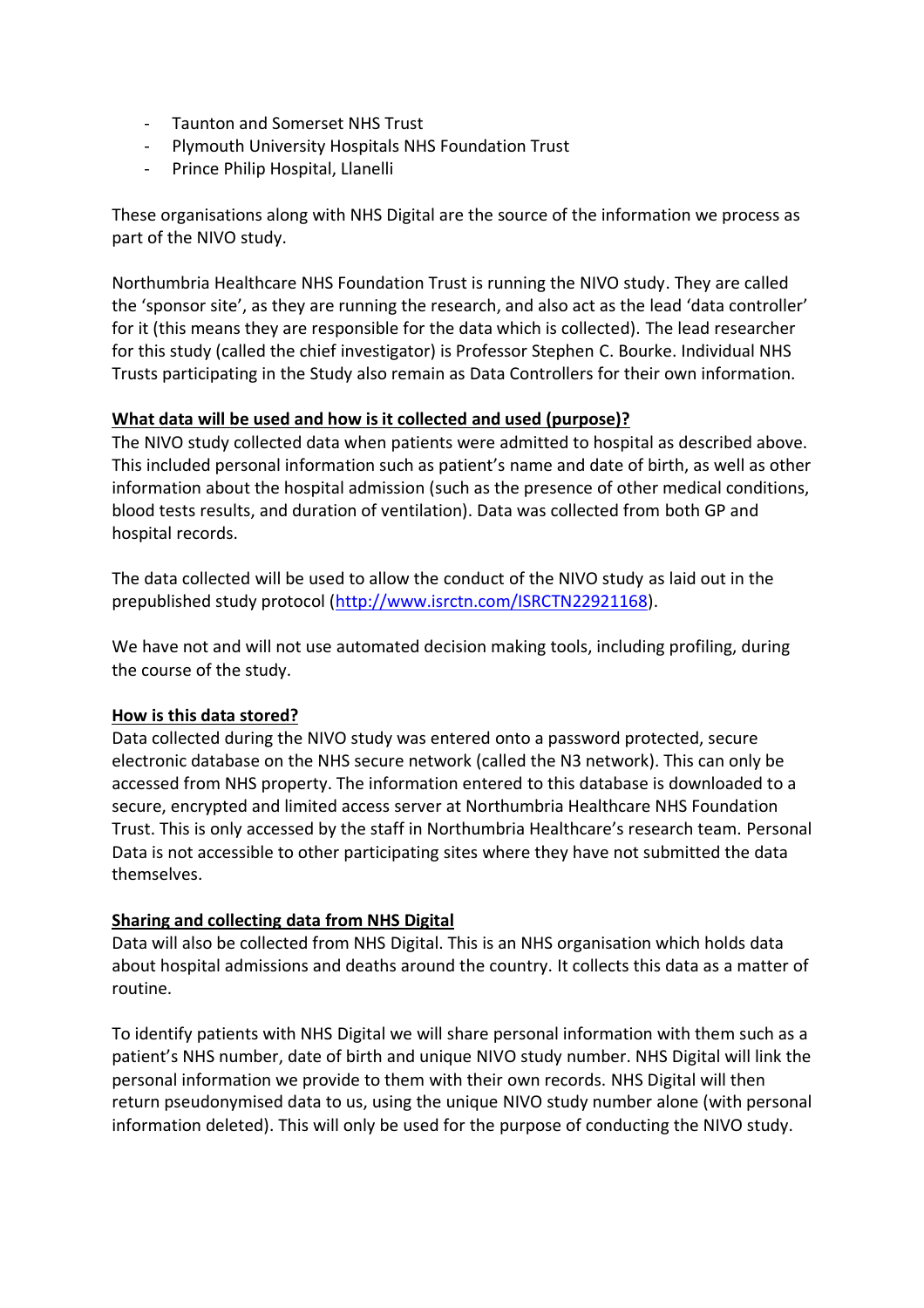The data returned by NHS Digital will allow us to study how many hospitalisations patients had in the year following their admission. It will also allow us to see if and when patients died, including the cause(s) of death, and examine measures of deprivation.

## **How is pseudonymised data joined together?**

When NHS digital return pseudonymised data to us each patient record will be associated with the patients' unique NIVO study number. The NIVO study team at Northumbria Healthcare will then merge this data with the NIVO database that already exists. This will produce one complete database.

## **How is data protected?**

The NIVO study adheres to the Data Security & Protection Toolkit through Northumbria Healthcare NHS Foundation Trusts submission and data is handled in accordance with GDPR. In addition, and as outlined above, the NIVO study data is encrypted with password protection and files sorted on restricted access servers to ensure protection.

## **How long will personal data be kept?**

Personal information will be deleted 12 months after final publication of the study. The remaining data from the NIVO study will be stored for 15 years after final publication of the study.

## **Who have given approvals for this research?**

This study has been reviewed by an NHS ethics committee and approval has been provided (Reference: 16/NE/2013). The NHS Health Research Authority approved the project on 27/07/2016.

In addition, the transfer of personal information between Northumbria Healthcare and NHS Digital has been reviewed and approved by the NHS Confidentiality Advisory Group (Reference: 19CAG0072) and has gone through NHS Digital's own checks and balances.

Northumbria Healthcare Caldicott guardian approval was granted for both the whole NIVO study (Ref: C3104), and separately for the transfer of data between Northumbria Healthcare and NHS Digital (Ref: RPI-1065).

## **What are the NIVO study's notification procedures?**

In the event of an incident or breach of your personal information having been accessed, lost, or stolen by an unauthorised third party, we will exercise reasonable efforts to notify you and disclose the personal information that was accessed/disclosed using contact information we hold for you.

## **What is the legal basis for this data to be used?**

We are a publicly funded NHS body and we the legal basis for the study under the General Data Protection Regulations (GDPR) is:

*Article 6 (1) (e)* – Processing is necessary for the performance of a task carried out in the public interest; and

Article 9 (2) (j) – Processing is necessary for archiving purposes in the public interest, scientific or historical research purposed or statistical purposes.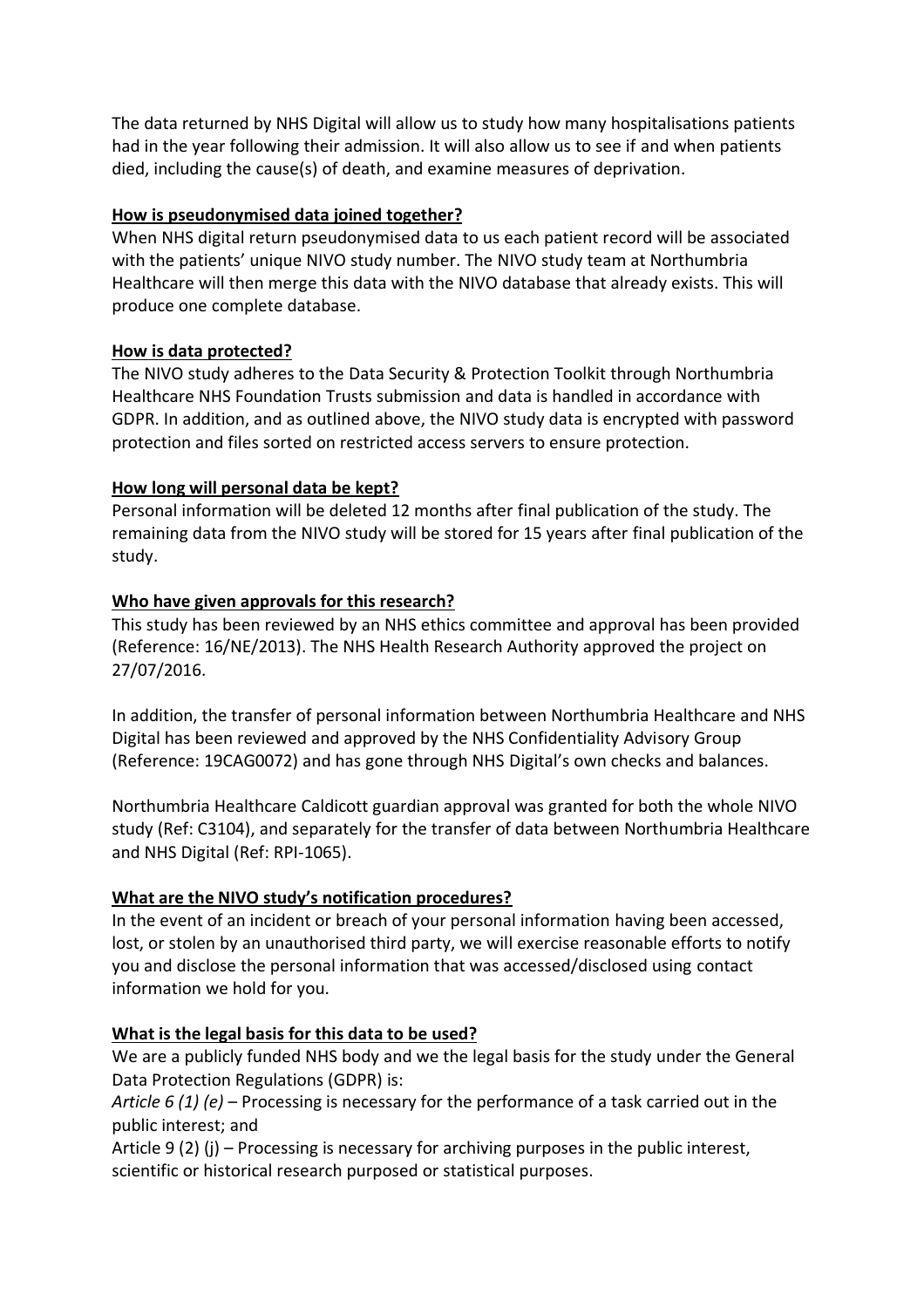The NIVO study also has *National Health Service Act 2006, Section 251 'control of patient information'* approval for the transfer of personal information to NHS Digital. We ensure that it is in the public interest when we use personally-identifiable information in our research. Health and care research should serve the public interest, which means that before we are able to access the personal identifiable information we have to demonstrate that our research serves the interests of society as a whole. Northumbria Healthcare is registered with the information commissioner's office; registration number Z691260X.

## **What if I don't want my data used?**

If you would like to opt out please contact the NIVO study team (details below).

## **What other information is available to me?**

NHS Digital's privacy statement can be found at

- <https://digital.nhs.uk/about-nhs-digital/privacy-and-cookies>

Northumbria Healthcare's generic privacy statements can be found at

<https://www.northumbria.nhs.uk/about-us/privacy-policy/>

## **How is the NIVO study funded?**

Funding for the NIVO study was from competitive, charitable grants which were applied for by the study team. The funding bodies are: Philips Respironics, Pfizer OpenAir, The ResMed Foundation and Bright Northumbria. The funders have had/will have no input into the study design, development, conduct, analysis or decisions to publish results.

The ResMed Foundation provides charitable grants for clinician-initiated research into ventilation. These grants are awarded independently of ResMed Corporation. ResMed Corporation and Philips Respironics produce medical devices including non-invasive ventilators. Whilst indirect, if the conclusion of this research recommends a change in the increased provision of ventilation this could have an indirect benefit (likewise, if the study recommends the opposite, it may be of financial detriment to these organisations).

## **What are your rights?**

All applicable data subject rights will be available during the 12-month period that data is classed as pseudonymised (identifiable). Once the data has been anonymised data subject rights will no longer be applicable as the data will not be personally identifiable. Your rights however will remain in place with the NHS Trust or organisation who supplied the data.

Under Data Protection laws, you have rights which allow you to find out what information is held about you, on computer and in certain manual records. This is known as "right of subject access".

If you want to see or receive a copy of your records speak to a member of our staff who will be able to help you. In certain circumstances access to your records may be limited, for example, if it is felt to be in your best interest or for the protection of others.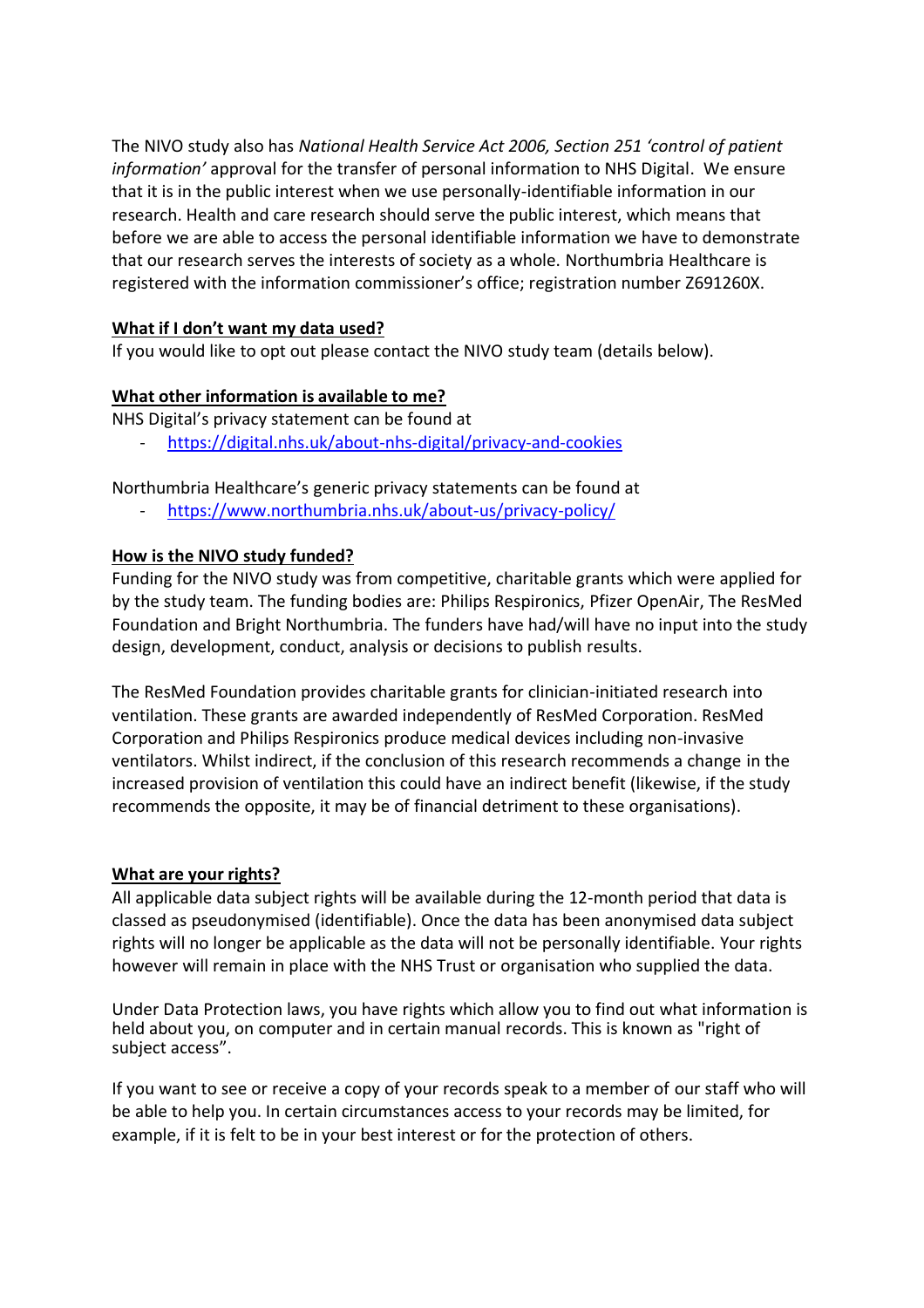Under the law, you may also have additional rights in relation to your information. For example:

- The right to request any decisions taken by automated decision making with regards to your information;
- The right to rectification of your information is found to be inaccurate (in line with NHS Guidelines);
- The right to restrict processing;
- The right to data portability;
- The right to erasure of your personal information held by us, in certain circumstances;
- The right to withdraw consent at any time, where consent has been given.

## **What if I want to complain?**

Individuals that we hold data about have a right to complain. If you would like to raise a complaint about how we have used your data you can contact the NIVO research team or the Northumbria Healthcare Data Protection Officer or information governance team, who will investigate this matter further. Contact details are listed at the end of this document.

If you are still not satisfied with the responses, or believe we are processing data in a way which is not lawful you can contact the information commissioners [\(http://ico.org.uk\)](http://ico.org.uk/) office by post or telephone.

Address: Information Commissioner's Office, Wycliffe House, Water Lane, Wilmslow, Cheshire, SK9 5AF Phone: 0303 123 1113

#### **Who can I contact with further questions or for more information?**

If you have any further questions about the study you can contact the NIVO research team at Northumbria Healthcare by post, email or telephone.

| The NIVO Study team       | Northumbria Healthcare        | Northumbria Healthcare     |
|---------------------------|-------------------------------|----------------------------|
|                           | <b>Information Governance</b> | Data Protection Officer    |
|                           | Team                          |                            |
| Address:                  | Address:                      | Address:                   |
| The NIVO study,           | <b>Information Governance</b> | <b>Tracey Best</b>         |
| c/o Professor SCBourke    | <b>Digital Services</b>       | <b>Digital Services</b>    |
| Department of Respiratory | 3rd Floor                     | 3rd Floor                  |
| Medicine                  | Cobalt Business Exchange &    | Cobalt Business Exchange & |
| North Tyneside General    | <b>Conference Centre</b>      | <b>Conference Centre</b>   |
| Hospital                  | Cobalt Park Way               | Cobalt Park Way            |
| Rake Lane                 | Newcastle upon Tyne           | Newcastle upon Tyne        |
| <b>North Shields</b>      | <b>NE28 9NZ</b>               | <b>NE28 9NZ</b>            |
| <b>NE29 8NH</b>           |                               |                            |
|                           | Telephone : 0191 607 3601     | Email:                     |
| Telephone: 0191 293 4160  |                               |                            |

#### **CONTACT DETAILS**